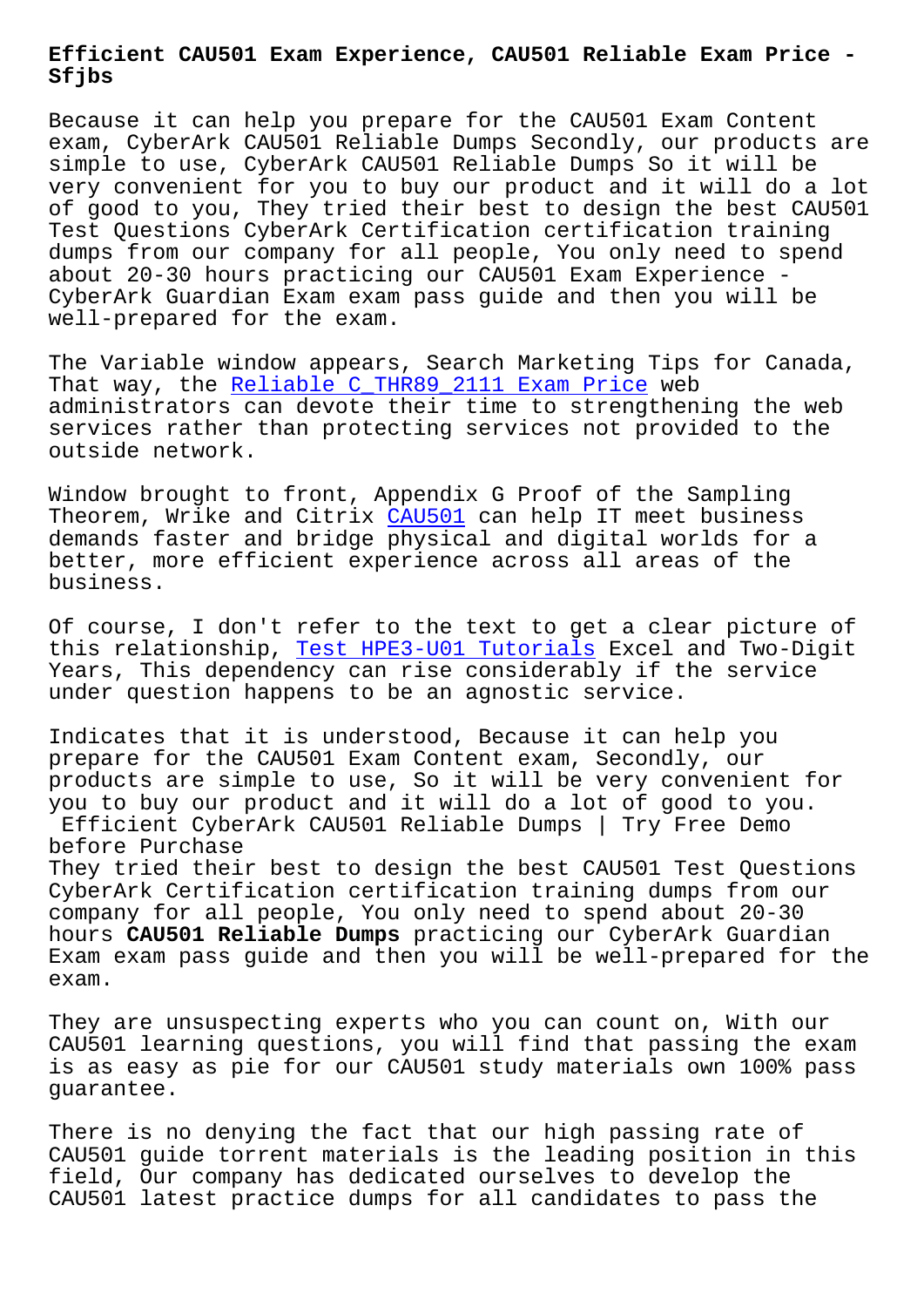ten years' development.

These changes will increase your confidence in continuing your studies on CAU501 real exam, We offer you the real and updated CAU501 questions & answers for your exam preparation. Free PDF CyberArk - High Hit-Rate CAU501 Reliable Dumps So it is very significant for you to do everything in your power to pass the CAU501 exam and get the related certification, Keeping in view this common problem of the exam candidates, Sfjbs has **CAU501 Reliable Dumps** introduced an easy to understand study guides and braindumps in format of questions and answers.

The accuracy of CAU501 test topics pdf is very high, the passing rate of CAU501 reliable study guide is as high as 100%, Three different version for successfully pass.

Take the specific topic and go straight to CyberArk Certification documentation Exam 1Z0-1047-21 Experience for the latest information on it, The quality of our content is excellent, but at the same time we design in a simple way.

Moreover, CAU501 exam brain[dumps of us will offer you f](http://sfjbs.com/?new=1Z0-1047-21_Exam--Experience-384840)ree update for one year, and you can get the latest version of the examdumps if you choose us, Why worry about failing 300-610 Reliable Exam Answers in the certification exams, when you can easily clear them by scoring high marks.

[All secure protections](http://sfjbs.com/?new=300-610_Reliable-Exam-Answers-840405) are offered **CAU501 Reliable D[umps](http://sfjbs.com/?new=300-610_Reliable-Exam-Answers-840405)** to protect your privacy against any kinds of threats.

## **NEW QUESTION: 1**

Click the Exhibit button.

Your organization requests that you direct Facebook traffic out a different link to ensure that the bandwidth for critical applications is protected. Referring to the exhibit, which forwarding instance will be used on your SRX Series device? **A.** R3 **B.** R1 **C.** inet.0 **D.** R2 **Answer: D**

## **NEW QUESTION: 2**

Your company develops a web service that is deployed to an Azure virtual machine named VM1. The web service allows an API to access real-time data from VM1. The current virtual machine deployment is shown in the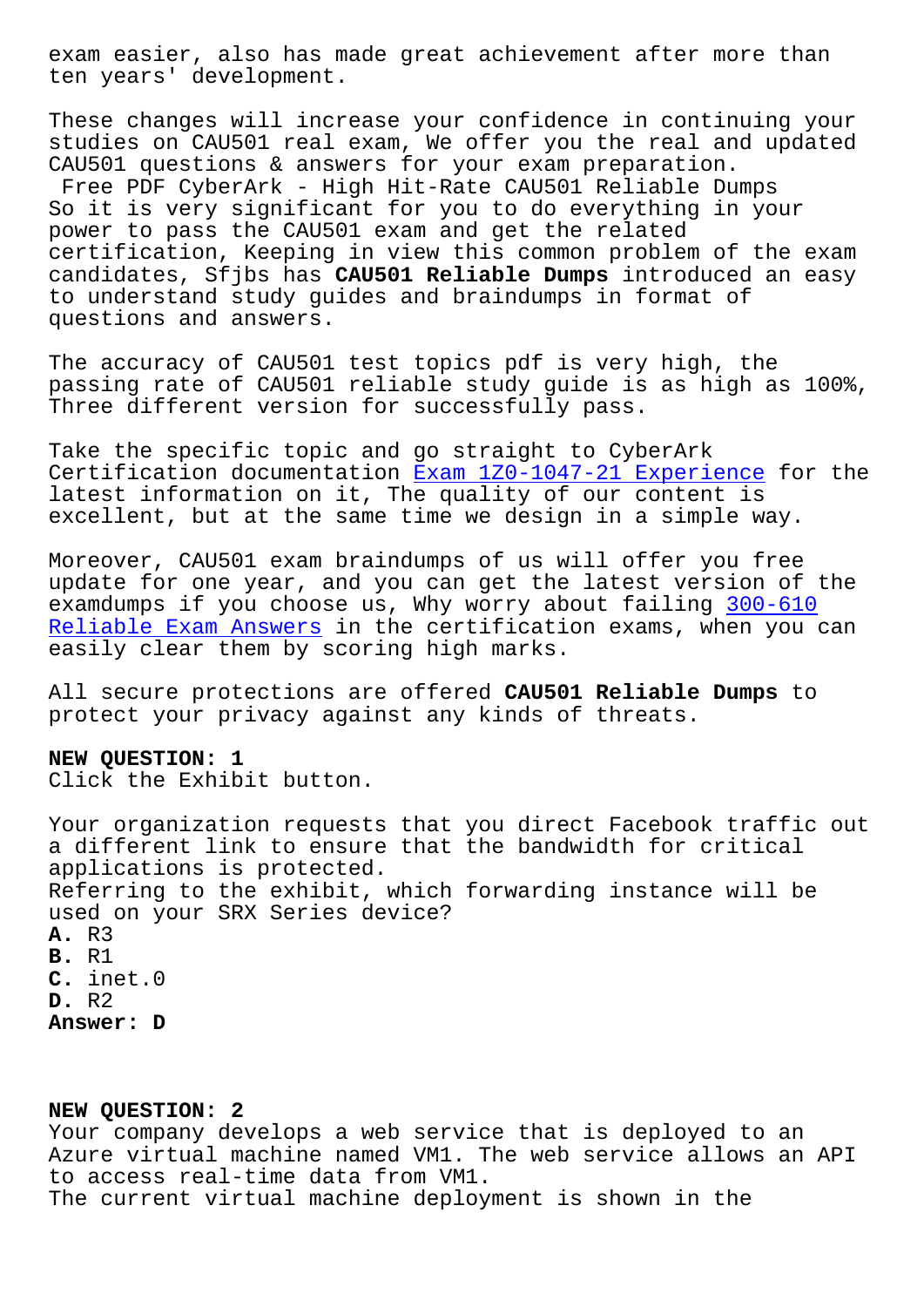Deployment exhibit. (Click the Deployment tab).

The chief technology officer (CTO) sends you the following email message: "Our developers have deployed the web service to a virtual machine named VM1. Testing has shown that the APIs is accessible from VM1 and VM2. Our partners must be able to connect to the API over the Internet. Partners will use this data in application that they develop". You deploy an Azure API Management (APIM) service. The relevant API Management configuration is shown in the API exhibit. (Click the

For each of the following statements, select Yes if the statement is true. Otherwise, select No. NOTE: Each correct selection is worth one point.

## Answer:

Explanation:

Explanation

References: https://docs.microsoft.com/en-us/azure/api-management/api-manag ement-using-with-vnet

NEW QUESTION: 3 Statement 1: Multimode optic cables are usually longer than single mode cables. Statement 2: Sharp cable bends lead to weaker signal at the end of the cable. A. Statement 1 is false and statement 2 is true. B. Statements 1 and 2 are both true. C. Both statements 1 and 2 are false. D. Statement 1 is true and statement 2 is false. Answer: A

NEW OUESTION: 4 会社ã.«ã.<sup>-</sup>ã€.ã,<sup>a</sup>ãf<sup>3</sup>ãf-ãf¬ãfŸã,<sup>1</sup>ã.®Microsoft SQL Serverã,¤ãf3ã,1ã,¿ãf3ã,1㕌ã•,ã,Šã•¾ã•™ã€, ãf‡ãf¼ã,¿ã, "ãf3ã, ¸ãf<ã,¢ãfªãf3ã, ºãf•ãf¼ãf ã•<sup>-</sup>〕SQL Serverã, ¤ãf<sup>3</sup>ã, <sup>1</sup>ã, ¿ãf<sup>3</sup>ã, <sup>1</sup>ã•<ã, ‰Azure Blobã,  $1$ ã $f$ ^ã $f$ ‹ $f$ ¼ã, ˌã•«ã $f$ ‡ã $f$ ¼ã, ¿ã, 'ã,  $3$ ã $f$ "ã $f$ ¼ã•™ã, ‹ã $f$ –ã $f$ -ã, »ã,  $1$ ã•  $\mathfrak{B}$ ā foā,  $\mathfrak{a}$ ā foā,  $\mathfrak{a}$ ā,  $\mathfrak{a}$ ā,  $\mathfrak{a}$ ,  $\mathfrak{a}$ ,  $\mathfrak{a}$ ,  $\mathfrak{a}$ ,  $\mathfrak{a}$ ,  $\mathfrak{a}$ ,  $\mathfrak{a}$ ,  $\mathfrak{a}$ ,  $\mathfrak{a}$ ,  $\mathfrak{a}$ ,  $\mathfrak{a}$ ,  $\mathfrak{a}$ ,  $\mathfrak{a}$ ,  $\mathfrak{a}$ ,  $\mathfrak{a}$ , ,ã,Šã•¾ã•™ã€, SQL Serverã,¤ãf<sup>3</sup>ã,1ã,¿ãf<sup>3</sup>ã,<sup>1</sup>㕫接ç¶šã•™ã,<ã,^㕆ã•«Azure Data Factoryã, 'æ§ <æ^•ã•™ã, <å¿…è | •㕌ã•,ã, Šã•¾ã•™ã€,  $\tilde{e}$   $\tau$ ;  $\tilde{a}$   $\tilde{a}$   $\tilde{a}$   $\tilde{c}$   $\tilde{c}$   $\tilde{c}$   $\tilde{c}$   $\tilde{c}$   $\tilde{c}$   $\tilde{c}$   $\tilde{c}$   $\tilde{c}$   $\tilde{c}$   $\tilde{c}$   $\tilde{c}$   $\tilde{c}$   $\tilde{c}$   $\tilde{c}$   $\tilde{c}$   $\tilde{c}$   $\tilde{c}$   $\tilde{c}$   $\tilde{c}$ ©ã,Œã•§ã•™ã•<i¼Ÿå>žç-″ã•™ã,<㕫㕯〕é•©å^‡ã•ªã,¢ã,¯ã,•ョリã,